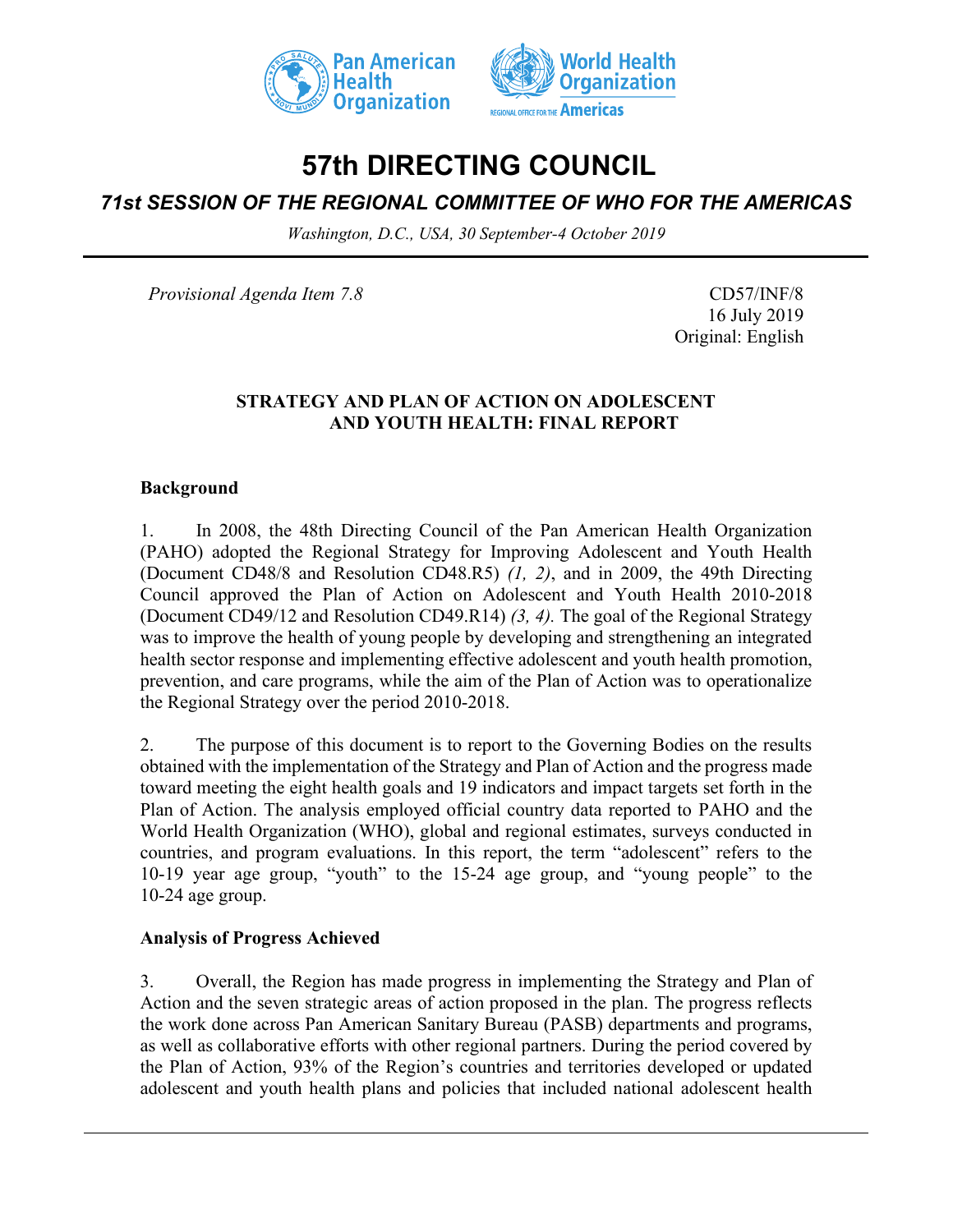plans and policies, adolescent pregnancy prevention plans, and national health plans with specific adolescent and youth health targets and activities. In 2017, WHO published the document Global Accelerated Action for the Health of Adolescents (AA-HA! Guidance) *(5)* to guide countries in translating the Sustainable Development Goals (SDGs) *(6)* and Global Strategy for Women's, Children's, and Adolescents' Health into action *(7).* Multidisciplinary teams from 16 countries were trained in the AA-HA! Guidance, and at least eight have already completed or begun developing or updating national adolescent health plans in line with AA-HA!, resulting in a new generation of multisectoral and evidence-informed country plans aligned with the 2030 Agenda for Sustainable Development.

4. The availability and use of adolescent and youth health data was enhanced through stakeholder capacity building, inclusion of the adolescent (10-19 years) and youth (15-24 years) age categories in mortality reporting, and adolescent health surveys and studies: between 2008 and 2017, 27 countries and territories completed at least one Global School-based Student Health Survey (GSHS), and at least seven conducted adolescent health and sexuality surveys. In 2018, PAHO published a regional report on the health of adolescents and youth in the Americas, summarizing the available information on the health goals of the Plan of Action *(8).* Access to quality health services was expanded through pre-and in-service training of health care providers on a range of adolescent health topics. PAHO collaborated with several universities, including the Catholic University of Chile and the University of the West Indies, to develop adolescent health content and courses for undergraduate and post-graduate training of health care providers and individuals in associated professions. Technical cooperation was provided to Member States for the development and implementation of packages of services and standards for adolescent health services: between 2009 and 2016, 18 countries and territories reported having a clearly defined, comprehensive package of health services for adolescents, and 19 reported having national standards for the delivery of health services specifically for young people.

5. During the period covered by the Plan of Action, several promising school-based, family- and youth-focused interventions were introduced in the Region, including the Familias Fuertes, Aventuras Inesperadas, and Escuelas de Futbol programs. During 2016-2017, PAHO conducted a status analysis of these programs that concluded that most of them had been discontinued or had never been taken to the scale necessary to achieve significant results. Some of the challenges identified in the analysis included dependence on external funding, high implementation costs, and lack of government support. An external evaluation of Familias Fuertes, the most widely adopted program in Latin America, which promotes parental skill building and better communication in families to reduce risk behaviors in adolescents, concluded that the countries with the most successful implementation were those where the program had been adopted as a policy and had a dedicated budget and clear coordination and implementation structures. This program reaches more than 140,000 families in Latin America annually. Based on the results of the external evaluation, PAHO has updated the content and guidance for Familias Fuertes to further strengthen faithful and sustainable implementation. A major conclusion of the program evaluations was that to be successful, interventions must be easily and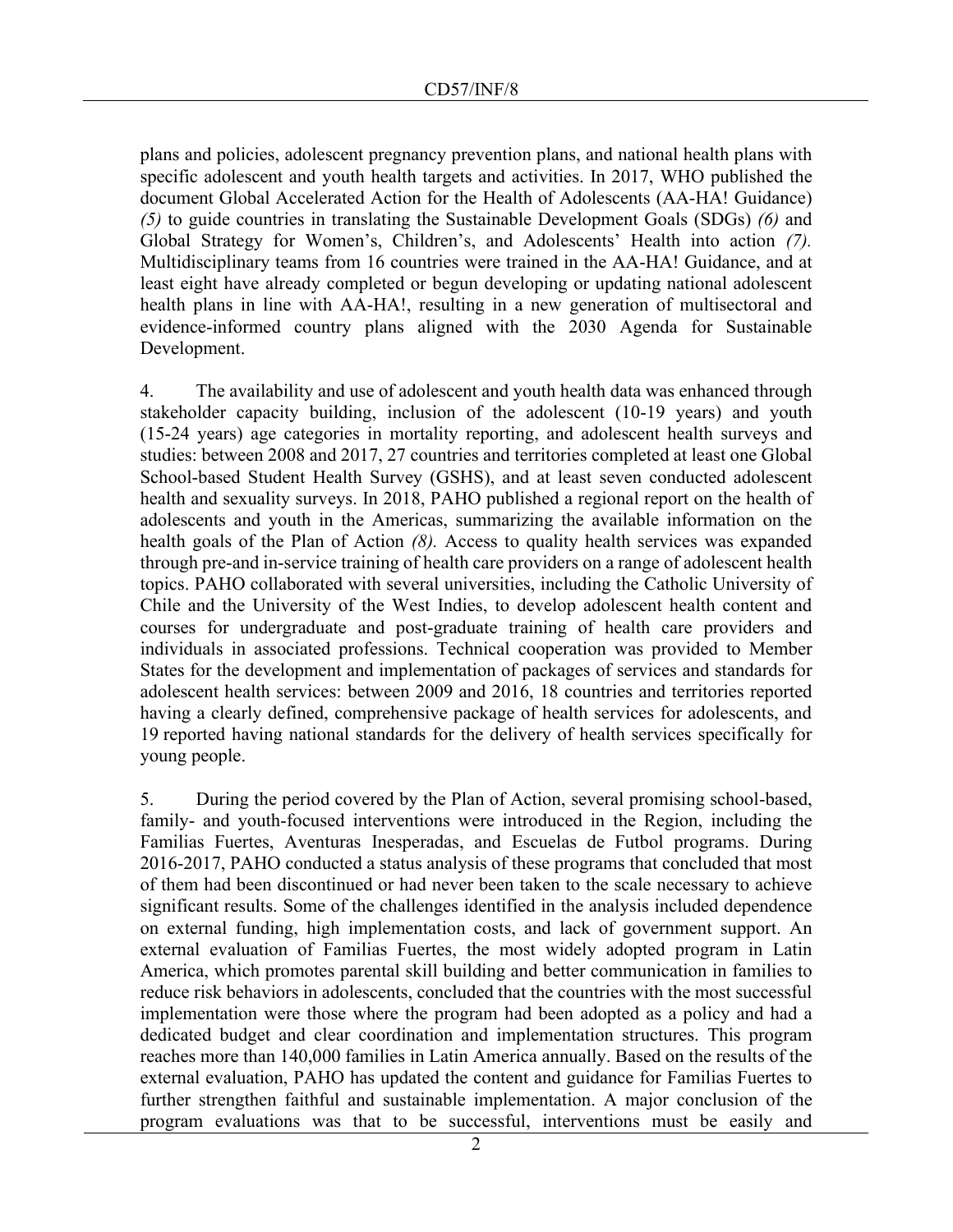inexpensively replicable with strong government support from the outset. In addition to supporting the Familias Fuertes program, PASB is also compiling and supporting the implementation of a revised package of evidence-based interventions, including a school-based mental health literacy program introduced in the Bahamas, Belize, Cayman Islands, and Jamaica and during 2017-2018.

6. During the reporting period, PAHO continued to promote and support evidencebased road safety strategies, such as actions to strengthen road safety management and improve legislation and enforcement (speed reduction, seat belt use, child restraints, helmets, and penalties for drunk driving); promotion of safer roads and the use of sustainable modes of transportation; policies to protect vulnerable road users; and investment in improving post-crash response and rehabilitation services.

7. In recognition of the important place and significance of digital technology in the daily lives of young people, PAHO supported regional and country-level capacity building in the use of digital media in adolescent health programs, assisting several countries in the development of digital health strategies as part of their adolescent and youth health response. Youth participation and empowerment was mainstreamed in PAHO's technical cooperation, with special emphasis on female adolescents and indigenous and Afro-descendent youth.

8. Mortality analysis was conducted, based on the 24 countries and territories with reported data for 2008 and  $2015$ .<sup>1</sup> Major differences can be observed between countries: among those with mortality data, nine noted an increase in total mortality in the age group 10-24 years *(9).* Homicides decreased in 11 countries and increased in eight for females and in 11 for males *(9).* Equity-based analysis conducted in 10 countries with PAHO support showed variations in overall and cause-specific mortality between subgroups within countries when data were analyzed by ethnicity, income level, educational level, and place of residence *(10).*

9. The adolescent mortality showed similar patterns as those presented above for the age group 10-24 years. On average, 80,000 adolescents died annually between 2008 and 2015, more than half due to homicides, suicides, and road traffic injuries. Notably, mortality from these three external causes remained stable among adolescent females but increased among adolescent males. The homicide rate among males increased from 29.0 in 2008 to 33.8 per 100,000 in 2015, and the suicide rate increased from 5.3 in 2008 to 6.0 per 100,000 in 2015.

10. Adolescence is a critical stage of life for sexual and reproductive health (SRH), due to the rapid physical, hormonal, and emotional changes during puberty and the acquired capacity to reproduce. Global School-based Student Health Survey and Demographic and Health Survey (DHS) data from 20 countries indicate significant levels of early sexual

<sup>1</sup> Argentina, Aruba, Belize, Bermuda, Brazil, Canada, Chile, Colombia, Cuba, Ecuador, French Guiana, Guadeloupe, Guatemala, Martinique, Mexico, Nicaragua, Panama, Paraguay, Peru, Puerto Rico, St. Vincent and the Grenadines, United States, Uruguay, and US Virgin Islands.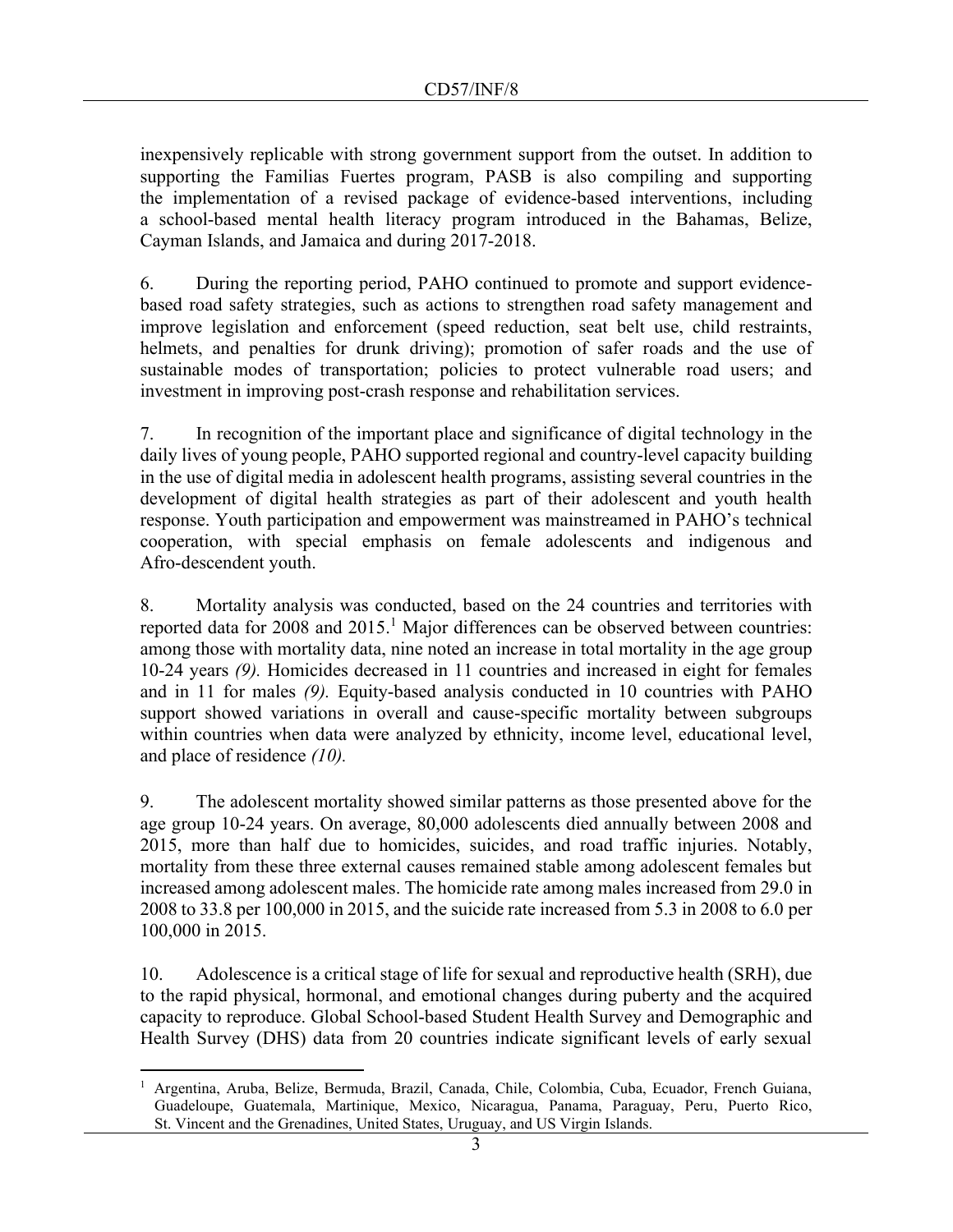initiation  $($  15 years), ranging from 18.9% in El Salvador to 33.5% in Barbados, with consistently higher percentages of male early initiators *(11, 12).* Meanwhile, Latin America and the Caribbean (LAC) remains the region with the second-highest adolescent fertility rate in the world and the slowest rate of decline *(13)*, with major variations between and within countries*.* In countries with disaggregated data, indigenous, rural, less-educated, and poor adolescents have fertility rates three to five times higher than the national averages *(12, 14, 15).* There are, however, some promising signs of progress. Several countries, including Argentina, Colombia, Costa Rica, and Uruguay have noted significant reductions in adolescent fertility rates in recent years. In collaboration with other partners, PAHO is supporting review of the responses in these countries to identify lessons learned that can be replicated in other countries.

11. Pregnancies in girls under 15 are a growing concern in the Region. An estimated 2% of women of reproductive age in LAC had their first delivery before the age of 15. LAC is the only region in the world with an upward trend in very early pregnancies *(8)*, a trend that is closely associated with sexual violence*.* As reported to Member States in 2018 *(16)*, PAHO also continued implementing the Strategy and Plan of Action on Strengthening the Health System to Address Violence against Women (2015-2025). As indicated in the report, countries made significant progress in their efforts to strengthen the generation of strategic information on violence against women and girls; promote the inclusion of violence against women in national health plans and policies; support the development of national standard operating procedures, protocols, and guidelines for health system response to intimate partner violence; train health professionals and build capacity for provision of comprehensive post-rape care services; and establish multisectoral mechanisms to coordinate action on violence against women that includes ministries of health *(16).*

12. Any use of alcohol among adolescents is considered harmful, given the impact of alcohol on brain development during adolescence. GSHS data collected since 2008 indicate early introduction of alcohol and significant levels of current alcohol use among adolescents aged 13-15 *(17).* Marijuana is the most commonly used psychoactive substance among young people after tobacco and alcohol, with marked differences in reported lifetime use among countries. According to global estimates, the proportion of overweight and obese adolescents aged 13-15 in the Americas increased during the reporting period. In addition, adolescents aged 13-15 reported frequent consumption of carbonated soft drinks and fast food, and low levels of regular physical activity *(11).*

13. The Plan of Action for the Prevention of Obesity in Children and Adolescents (2014-2019) was developed to halt the growing epidemic of obesity in this population. As reported to Member States in 2018 *(16)*, the Region has made progress on a number of related objectives. These include, among others, promotion of healthy dietary practices, including through family-oriented obesity prevention activities; establishment of school feeding programs that promote the consumption of healthy foods and restrict the availability of sugar-sweetened beverages and energy-dense, nutrient-poor products; promotion of physical activity; implementation of regulations to protect children and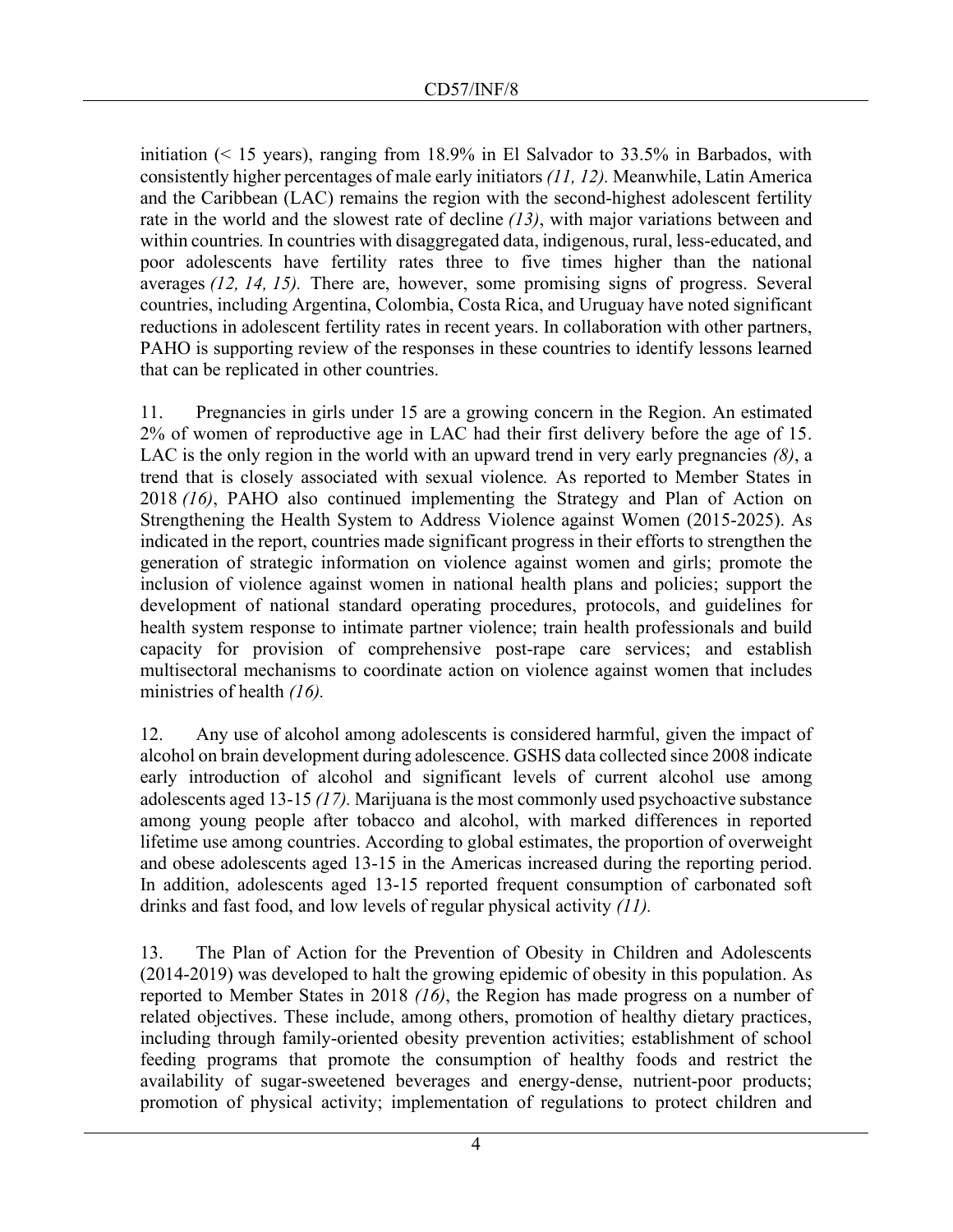adolescents from the impact of marketing of sugar-sweetened beverages, energy-dense nutrient-poor products, and fast foods; and implementation of front-of-package labeling that allows for easy identification of products that are high in sugar, fat, and salt *(16).*

14. Given the lack of progress in several areas, much remains to be done to ensure that all young people in the Americas not only survive but thrive in an environment that allows them to prosper, reach their full potential, and contribute to their own development and that of their community. Implementation of the Plan of Action generated some important lessons learned:

- a) The implementation of the Strategy and Plan of Action generated broad-based political commitment to improve the health of adolescents and youth. Nevertheless, this commitment did not always translate into increased investment in programs. The insufficient allocation of human and financial resources has limited the implementation of existing policies, strategies, and plans of action, and greater investment in evidence-based programs and approaches is needed to improve results. Recent studies have shown that investment in the health of young people is extremely cost-effective, and the social and economic costs of inaction are many times higher than the required investments over time and across generations.
- b) Adolescent and youth health efforts remain fragmented in Member States and at PASB. They often focus on single risk factors or behaviors rather than applying comprehensive, multisectoral interventions that address multiple outcomes, risk factors, and determinants. Evidence shows that the latter approach is more effective and gives better value for money.
- c) Adolescents continue to face significant legal, policy, health system, and societal barriers to receiving the full range of quality, age-appropriate preventive, promotional, and curative services they need. Where services exist, they may be fragmented and not aligned with the health care needs of young people (e.g. mental health services). Strategies and interventions must take into account the evolving capacities of adolescents and should promote environments that further build their capacity to balance risk and safety and make informed, positive decisions and life choices.
- d) Available data clearly show that poor health outcomes are not evenly distributed across the adolescent and youth population. Nevertheless, efforts to identify and target the most vulnerable groups of young people with evidence-based interventions remain limited.
- e) Although it has been identified as an essential component in the Strategy and other global and regional guidance, consistent and meaningful participation of adolescents in the formulation, design, implementation, and evaluation of actions affecting their own health remains ad hoc and limited. Formal and sustainable mechanisms must be put in place to facilitate and guarantee full engagement of young people, which will help improve the quality of responses adapted to the specific characteristics of this life stage.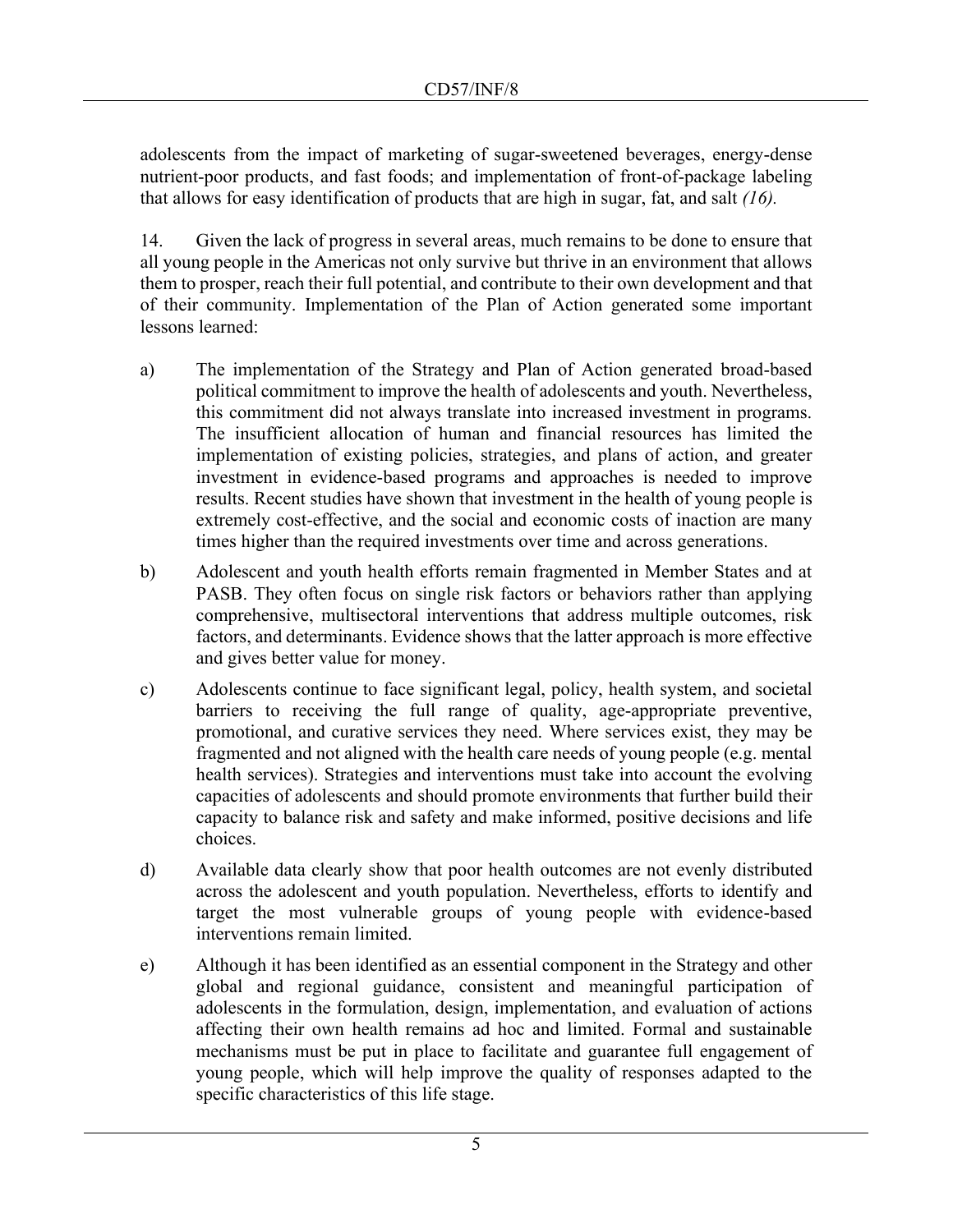15. The table below presents the available information on the impact targets and indicators of the Plan of Action. As several indicators lack baselines or targets, 2008 baselines are constructed or identified where possible, and the available regional or country progress information is summarized. The indicators in the Plan of Action use different age groups and sometimes refer only to males or females and sometimes to both. The progress indicated refers to the specified parameters, with additional information provided, as relevant. The lack of baselines and targets complicates the determination of progress in several indicators.

| <b>Goal 1: Reduce adolescent and youth mortality</b>                                                                                                                                               |                                                                                                                                                                                                                                                                                  |
|----------------------------------------------------------------------------------------------------------------------------------------------------------------------------------------------------|----------------------------------------------------------------------------------------------------------------------------------------------------------------------------------------------------------------------------------------------------------------------------------|
| Indicator, baseline,<br>and target                                                                                                                                                                 | <b>Status</b>                                                                                                                                                                                                                                                                    |
| <b>1.1</b> Reduce the death rate<br>of adolescents and youth<br>$(10-24 \text{ year}$ olds)<br>Baseline: 90.3 per<br>100,000 population <sup>2</sup><br>$(2008, 243$ countries and<br>territories) | In 2015, total mortality for young people increased to 92.1 per<br>100,000 population $(9)$ .<br>Among females aged 10-24, total mortality decreased from 45.6 to<br>44,4 per 100,000, while among males, it increased from 133.6 to<br>138.1 per 100,000 between 2008 and 2015. |
| Target: not available                                                                                                                                                                              |                                                                                                                                                                                                                                                                                  |

| <b>Goal 2: Reduce unintentional injuries</b>                                                                                                                                                                         |                                                                                                                                                                                                                                                                                                                                                                                                                                                                                                    |
|----------------------------------------------------------------------------------------------------------------------------------------------------------------------------------------------------------------------|----------------------------------------------------------------------------------------------------------------------------------------------------------------------------------------------------------------------------------------------------------------------------------------------------------------------------------------------------------------------------------------------------------------------------------------------------------------------------------------------------|
| Indicator, baseline,<br>and target                                                                                                                                                                                   | <b>Status</b>                                                                                                                                                                                                                                                                                                                                                                                                                                                                                      |
| 2.1 Reduce the death rate<br>caused by road traffic<br>injuries among men<br>$(15-24 \text{ year}$ olds)<br>Baseline: 34.4 per<br>100,000 population<br>$(2008, 24$ countries) <sup>4</sup><br>Target: not available | In 2015, mortality among males aged 15-24 from road traffic<br>injuries fell slightly to 34.1 per 100,000 population (9).<br>Mortality from road traffic injuries among females in this age<br>group fell from 7.9 in 2008 to 6.8 per 100,000 in 2015 (9).<br>Mortality from road traffic injuries among adolescents aged 10-19<br>fell from 10.8 to 9.8 per 100,000; among female adolescents, from<br>5.4 to 4.2 per 100,000; and among males, from 16.0 in 2008 to<br>15.2 per 100,000 in 2015. |

The baseline was under construction at the time the Plan of Action was approved. Thus, the baseline was defined based on available data from 2008.

<sup>3</sup> Argentina, Aruba, Belize, Bermuda, Brazil, Canada, Chile, Colombia, Cuba, Ecuador, French Guiana, Guadeloupe, Guatemala, Martinique, Mexico, Nicaragua, Panama, Paraguay, Peru, Puerto Rico, St. Vincent and the Grenadines, United States, Uruguay, and US Virgin Islands.

<sup>&</sup>lt;sup>4</sup> The baseline was under construction at the time the Plan of Action was approved. Thus, the baseline was defined based on available data from 2008.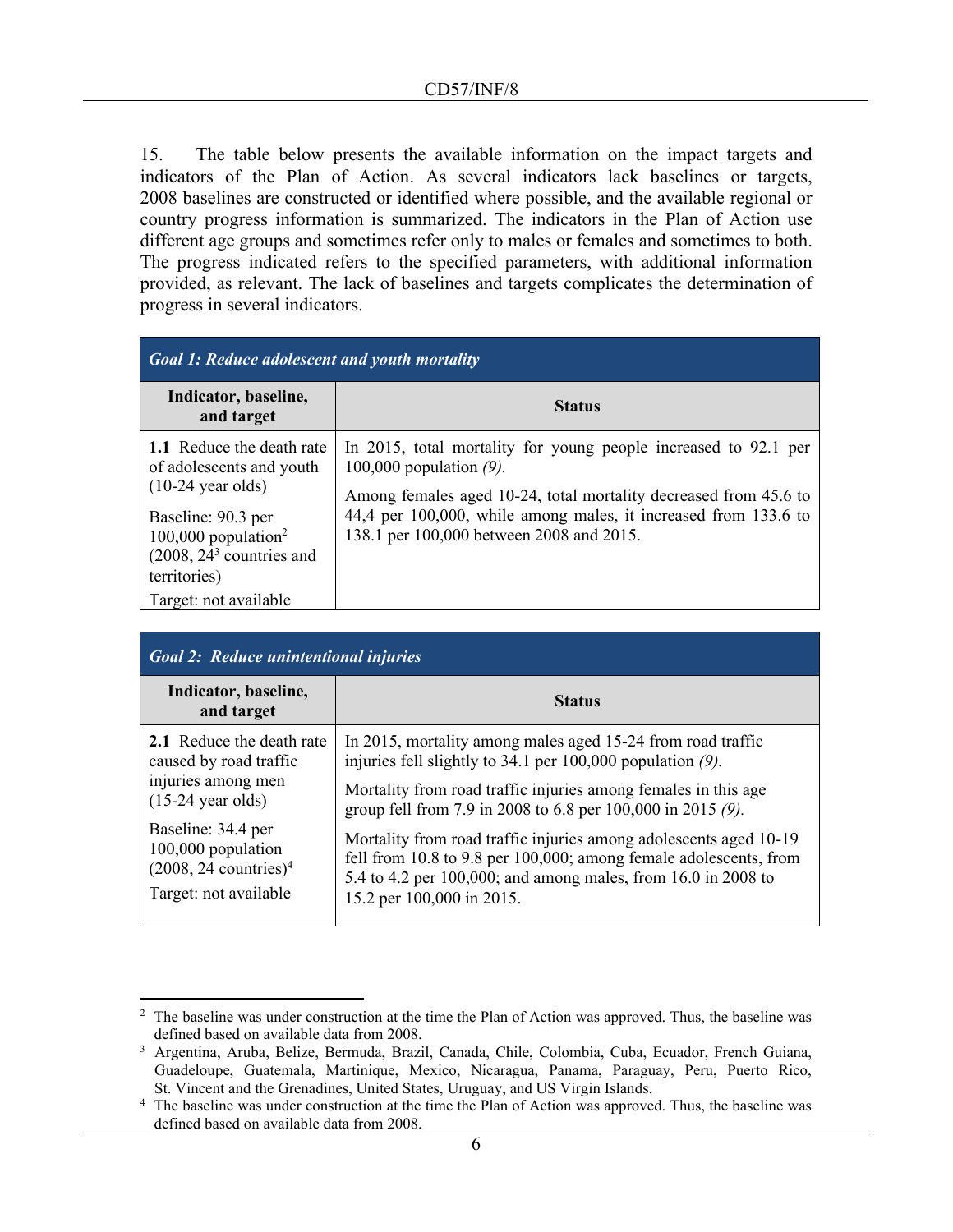| <b>Goal 3: Reduce Violence</b>                                                                                                                                                  |                                                                                                                                                                                                                                                                                                                                                                                            |
|---------------------------------------------------------------------------------------------------------------------------------------------------------------------------------|--------------------------------------------------------------------------------------------------------------------------------------------------------------------------------------------------------------------------------------------------------------------------------------------------------------------------------------------------------------------------------------------|
| Indicator, baseline,<br>and target                                                                                                                                              | <b>Status</b>                                                                                                                                                                                                                                                                                                                                                                              |
| <b>3.1</b> Reduce suicide rate,<br>$(10-24 \text{ year}$ olds)                                                                                                                  | In 2015, the suicide rate among young people aged 10-24 increased<br>to 6.2 per 100,000 $(9)$ .                                                                                                                                                                                                                                                                                            |
| Baseline: 5.9 per 100,000<br>population (2008, 24)<br>countries $)^5$<br>Target: not available                                                                                  | The suicide rate among adolescent males increased from 5.3 to 6.0<br>per 100,000 and held steady among adolescent females at 3.1 per<br>100,000 between 2008 and 2015.                                                                                                                                                                                                                     |
| <b>3.2</b> Reduce homicides<br>rate among men (15-24)<br>year olds)<br>Baseline: 70.5 per<br>100,000 population<br>$(2008, 24$ countries) <sup>6</sup><br>Target: not available | In 2015, the homicide rate among males aged 15-24 increased to<br>75.5 per $100,000$ (9).<br>The homicide rate among females aged 15-24 increased from 5.8 to<br>6.1 per 100,000 between 2008 and 2015 (9).<br>The homicide rate among adolescent males increased from 29.0 to<br>33.8 per 100,000, and among adolescent females, from 3.3 to 3.5<br>per 100,000 between 2008 and 2015(9). |

| Goal 4: Reduce substance use and promote mental health                                                                                                                                             |                                                                                                                                                                                                                                                                                                                                                                                                                                                                                                                                                                                                                                                                                                                                                                                                                                                                                                |
|----------------------------------------------------------------------------------------------------------------------------------------------------------------------------------------------------|------------------------------------------------------------------------------------------------------------------------------------------------------------------------------------------------------------------------------------------------------------------------------------------------------------------------------------------------------------------------------------------------------------------------------------------------------------------------------------------------------------------------------------------------------------------------------------------------------------------------------------------------------------------------------------------------------------------------------------------------------------------------------------------------------------------------------------------------------------------------------------------------|
| Indicator, baseline,<br>and target                                                                                                                                                                 | <b>Status</b>                                                                                                                                                                                                                                                                                                                                                                                                                                                                                                                                                                                                                                                                                                                                                                                                                                                                                  |
| 4.1 Reduce the<br>percentage of adolescents<br>between the ages of 13–<br>15 that have consumed<br>one or more alcoholic<br>beverage during the last<br>30 days<br>Baseline: 36%<br>Target: $20\%$ | Since the plan mentioned only the GSHS as the data source but did<br>not provide details on which and how many countries were<br>included in the regional calculation, PAHO was unable to<br>reconstruct the baseline provided in the Plan of Action or the<br>respective current value.<br>GSHS data from 26 LAC countries in the period 2007-2017 show<br>wide variations among countries in current alcohol consumption,<br>measured as having consumed one or more alcoholic beverages in<br>the past 30 days, with figures ranging from $15.1\%$ in Bolivia (2012)<br>to 55.0% in St. Lucia. In most countries, males reported levels of<br>current alcohol use that were higher or similar to those of females,<br>except for four countries, where females reported levels that were<br>5 to 10 percentage points higher (British Virgin Islands, Chile,<br>Honduras, Montserrat) (11). |

<sup>5</sup> *Ibid.* 6 *Ibid.*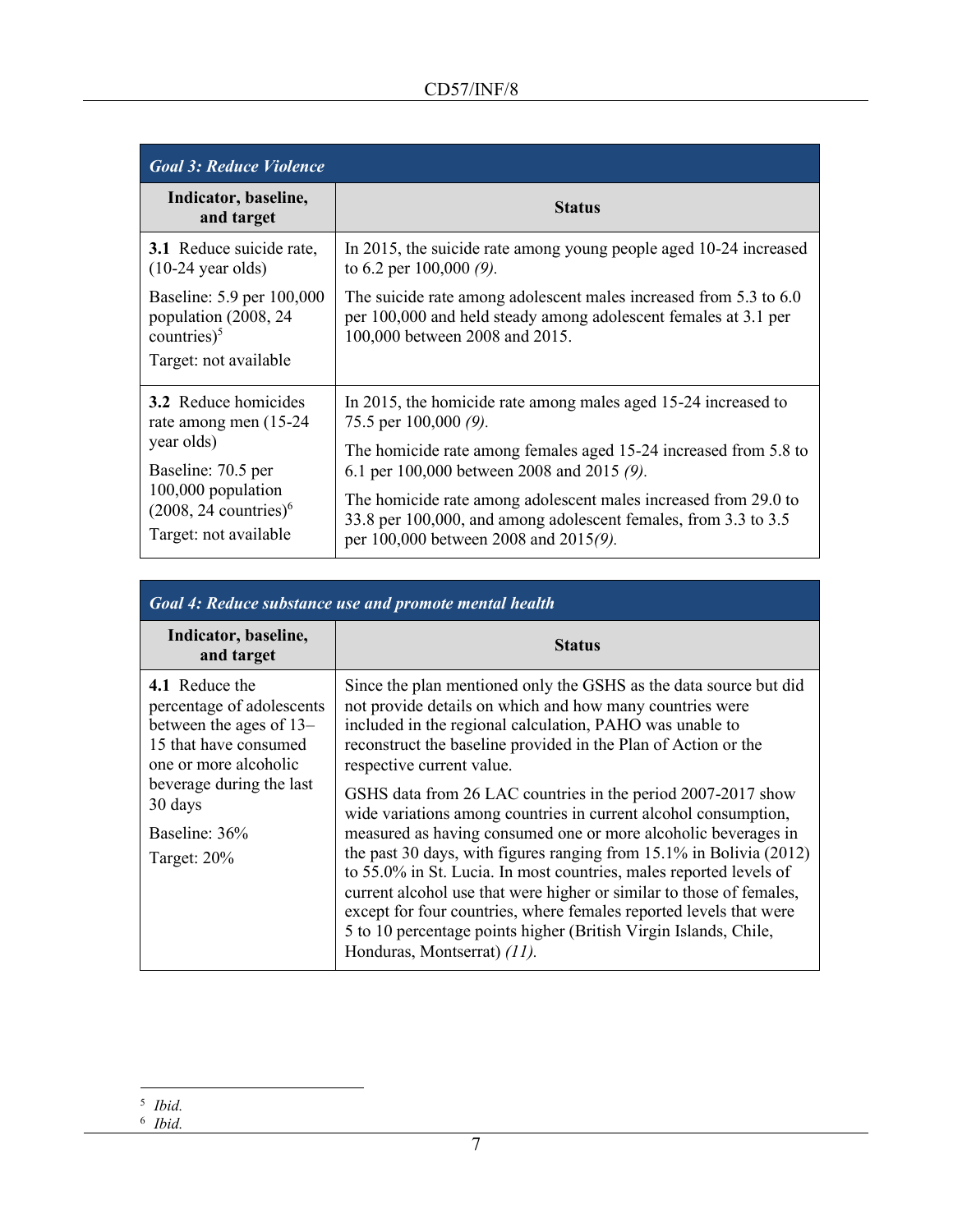| Goal 4: Reduce substance use and promote mental health                                                          |                                                                                                                                                                                                                                                                                                                                                                                                                                                                                                                                                                                                                                                                                              |
|-----------------------------------------------------------------------------------------------------------------|----------------------------------------------------------------------------------------------------------------------------------------------------------------------------------------------------------------------------------------------------------------------------------------------------------------------------------------------------------------------------------------------------------------------------------------------------------------------------------------------------------------------------------------------------------------------------------------------------------------------------------------------------------------------------------------------|
| Indicator, baseline,<br>and target                                                                              | <b>Status</b>                                                                                                                                                                                                                                                                                                                                                                                                                                                                                                                                                                                                                                                                                |
| 4.2 Reduce past-month<br>use of illicit substances<br>$(13-15 \text{ year}$ olds)<br>Baseline:10%<br>Target: 5% | Since the plan mentioned only the GSHS as the data source but did<br>not provide details on which illicit substances and how many<br>countries were included in the regional calculation, PAHO was<br>unable to reconstruct the baseline provided in the Plan of Action or<br>the respective current value.                                                                                                                                                                                                                                                                                                                                                                                  |
|                                                                                                                 | While the GSHS does include a question on past-month use of<br>drugs, only a few countries included this question as is or as<br>adapted in past surveys, making the GSHS a limited source for this<br>indicator. Another standardized source of information on substance<br>use among young people is the surveys supported by the Inter-<br>American Observatory on Drugs (OID) of the Inter-American Drug<br>Abuse Control Commission of the Organization of American States<br>(CICAD/OAS). These surveys collect data on substance use among<br>secondary-school students.                                                                                                              |
|                                                                                                                 | According to the OAS data, marihuana is the most commonly used<br>psychoactive substance after tobacco and alcohol. Data from<br>31 countries in the period 2005-2014 show reported past-month<br>marihuana use ranging from 0.41% in El Salvador to 17.96% in<br>Antigua and Barbuda. The other countries with the highest reported<br>proportions of secondary-school students using marihuana were<br>Chile (17.13%), Honduras (14.40%), St. Vincent and the<br>Grenadines (14.11%), Dominica (12.47%), St. Kitts and Nevis<br>(11.61%), St. Lucia (10.71%), Belize (10.64%), and Barbados<br>(10.44%). In most countries, past-month use of marihuana was<br>higher among males $(18)$ . |
|                                                                                                                 | Past-month use of cocaine ranged from 0.1% in Suriname to<br>1.7% in Chile, and past-month use of inhalants ranged from<br>0.2% in Venezuela to 7.1% in Barbados $(18)$ .                                                                                                                                                                                                                                                                                                                                                                                                                                                                                                                    |
| 4.3 Reduce tobacco use<br>among adolescents<br>$(15-24 \text{ year-olds})$<br>Baseline: 10%<br>Target: 5%       | Since the plan mentioned only the GSHS as the data source but did<br>not provide details on which and how many countries were<br>included in the regional calculation, PAHO was unable to<br>reconstruct the baseline provided in the Plan of Action or the<br>respective current value.                                                                                                                                                                                                                                                                                                                                                                                                     |
|                                                                                                                 | According to PAHO estimates, tobacco use among adolescents was<br>13.1% in $2018 - 13.0$ % among males and 12.1% among females<br>(17).                                                                                                                                                                                                                                                                                                                                                                                                                                                                                                                                                      |
|                                                                                                                 | Current tobacco use among adolescents ranged from 3.1% in<br>Bermuda (2015) to 25.3% in Dominica (2009). Additional<br>countries with the highest reported rates of current tobacco use<br>were Chile (24.5%, 2013) and Argentina (24.1%, 2012) (17).                                                                                                                                                                                                                                                                                                                                                                                                                                        |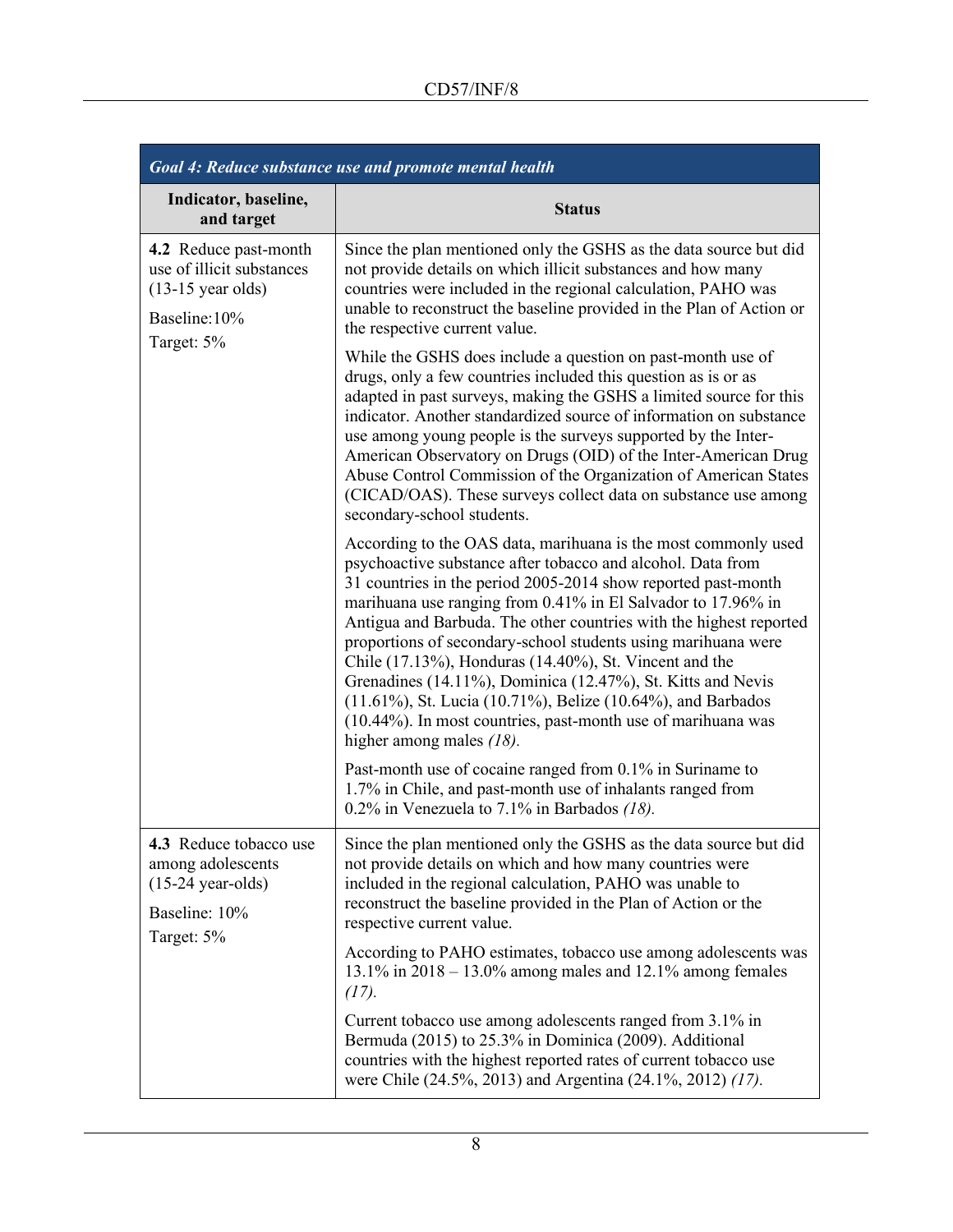| <b>Goal 5: Ensure sexual and reproductive health</b>                                                                                                        |                                                                                                                                                                                                                                                                                                                                                                                                                                                                                                                                                                                     |
|-------------------------------------------------------------------------------------------------------------------------------------------------------------|-------------------------------------------------------------------------------------------------------------------------------------------------------------------------------------------------------------------------------------------------------------------------------------------------------------------------------------------------------------------------------------------------------------------------------------------------------------------------------------------------------------------------------------------------------------------------------------|
| Indicator, baseline,<br>and target                                                                                                                          | <b>Status</b>                                                                                                                                                                                                                                                                                                                                                                                                                                                                                                                                                                       |
| 5.1 Reduce the<br>percentage of birth by                                                                                                                    | The 2005-2010 percentage of births among adolescents aged 15-19<br>was estimated at 17.2% for LAC and 9.6% for North America (19).                                                                                                                                                                                                                                                                                                                                                                                                                                                  |
| age group of mothers<br>$(15-19 \text{ year}$ olds)                                                                                                         | For the period 2010-2015, the estimated percentage fell to 15.7%<br>for LAC and to 4.5% for North America (19).                                                                                                                                                                                                                                                                                                                                                                                                                                                                     |
| Baseline: 17.5%<br>Target: 15%                                                                                                                              |                                                                                                                                                                                                                                                                                                                                                                                                                                                                                                                                                                                     |
| <b>5.2</b> Increase the<br>percentage of condom<br>use during last high-risk<br>$sex (15-24 year olds)$<br>Baseline: not available<br>Target: not available | Surveys that collect information on condom use among youth are<br>not regularly conducted by all countries, making trend assessment<br>difficult.                                                                                                                                                                                                                                                                                                                                                                                                                                   |
|                                                                                                                                                             | The Multiple Indicator Cluster Survey (MICS) asks about condom<br>use during last sex with a nonmarital, noncohabiting partner in the<br>past 12 months, and DHS asks about condom use during last<br>premarital sex.                                                                                                                                                                                                                                                                                                                                                               |
|                                                                                                                                                             | Of the five countries with DHS data, condom use among females<br>aged 15-19 ranged from 32.2% in Peru to 57.8% in Haiti, and<br>among females aged 20-24, from 31.4% in Peru to 48.5% in the<br>Dominican Republic. Four countries also collected data among<br>males, whose condom use ranged from 60.0% in Haiti to 80.1% in<br>Colombia among males aged 15-19, and from 70.6% in Haiti to<br>75.2% in Colombia among males aged 20-24 (12).                                                                                                                                     |
|                                                                                                                                                             | Of the nine countries with MICS data, condom use among females<br>ranged from 42.0% in El Salvador to 79.6% in Cuba $(14)$ .                                                                                                                                                                                                                                                                                                                                                                                                                                                        |
| 5.3 Increase<br>contraceptive prevalence<br>among adolescents<br>$(15-24 \text{ year}$ olds)<br>Baseline: not available<br>Target: not available            | According to data collected in 14 countries with DHS and MICS<br>between 2008 and 2015, current use of any modern contraceptive<br>method among adolescents aged 15-19 ranged from 6.1% in<br>Bolivia to 67.0% in Cuba. Countries with contraceptive prevalence<br>of 50% or more were Costa Rica $(64.1\%)$ , St. Lucia $(57.0\%)$ , the<br>Dominican Republic (51.7%), and Barbados (51.4%). Apart from<br>Bolivia, the countries with the lowest contraceptive prevalence in<br>adolescents were Guatemala (7.7%), Haiti (8.2%), Peru (10.2%),<br>and Honduras (14.1%) (12, 14). |
|                                                                                                                                                             | Current use of any modern contraceptive method among females<br>aged 20-24 ranged from 21.9% in Bolivia to 75.5% in Costa Rica.<br>Countries with contraceptive prevalence of 50% or more were<br>Cuba (75.3%), Argentina (58.4%), Colombia (59.8%), the<br>Dominican Republic (56.6%), and Barbados (50.1%). Apart from<br>Bolivia, the countries with the lowest contraceptive prevalence<br>among females in this age group were Haiti (23.2%), Guatemala<br>(26.2%), and St. Lucia (32.0%) (12, 14).                                                                            |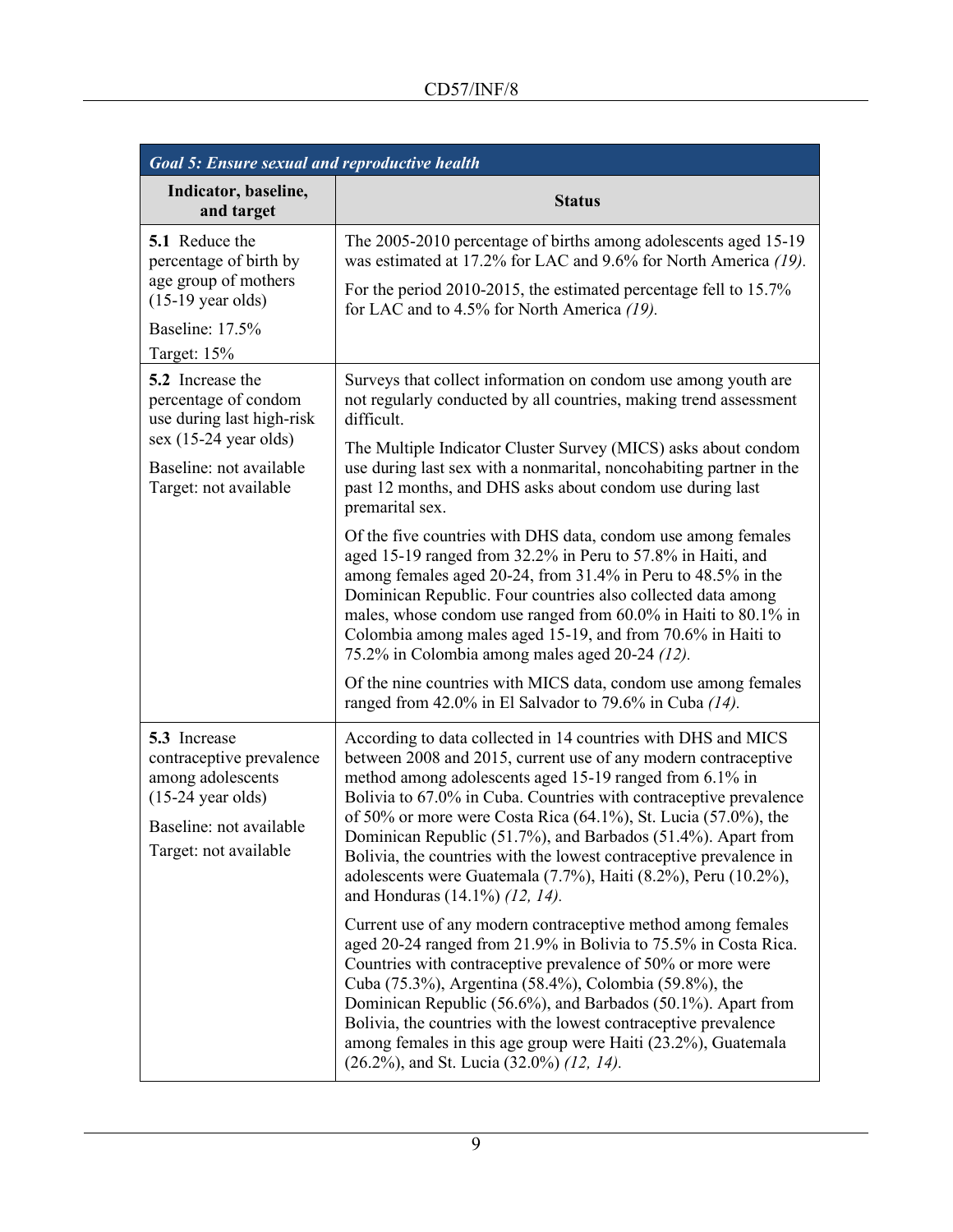| <b>Goal 5: Ensure sexual and reproductive health</b>                                                                                                                                |                                                                                                                                                                                                                                                                                                                                                                                                             |
|-------------------------------------------------------------------------------------------------------------------------------------------------------------------------------------|-------------------------------------------------------------------------------------------------------------------------------------------------------------------------------------------------------------------------------------------------------------------------------------------------------------------------------------------------------------------------------------------------------------|
| Indicator, baseline,<br>and target                                                                                                                                                  | <b>Status</b>                                                                                                                                                                                                                                                                                                                                                                                               |
| 5.4 Reduce prevalence<br>of HIV-infected pregnant<br>women (15-24 year olds)<br>Baseline: not available<br>Target: not available                                                    | When the Plan of Action was drafted, HIV prevalence in pregnant<br>women aged 15-24 was a core indicator in global AIDS<br>monitoring. However, as this is no longer the case, this data is no<br>longer routinely reported and analyzed on a regional and global<br>level.                                                                                                                                 |
| <b>5.5</b> Reduce the estimated<br>number of adolescents<br>and youth (15-24 year<br>olds) living with HIV<br>Baseline: $LA - 0.20\%$ ,<br>$CAR - 0.55\%$<br>Target: $LA - 0.15\%,$ | According to modeled UNAIDS estimates, HIV prevalence among<br>youth aged 15-24 in Latin America fell from 0.20% in 2008 to<br>0.15% in 2017; and in the Caribbean, from 0.55% to 0.45% (20).<br>Among females, HIV prevalence fell from 0.2% in 2008 to 0.1% in<br>2017 in Latin America; and in the Caribbean, from 0.6% to 0.5%<br>(21).<br>Among males, HIV prevalence held steady at 0.2% between 2008 |
| $CAR - 0.35\%$ <sup>9</sup>                                                                                                                                                         | and 2017 in Latin America, while in the Caribbean, it fell from<br>$0.5\%$ to $0.4\%$ (20).                                                                                                                                                                                                                                                                                                                 |
| 5.6 Reduce specific<br>fertility rate of<br>adolescents (15-19 year<br>olds) (defined as the<br>annual number of live<br>births per 1,000 females                                   | In LAC, the adolescent fertility rate fell from 78.7 per 1,000 in<br>2000-2005 to 66.5 per 1,000 girls in 2010-2015; and in North<br>America, from 40.5 to 28.3 (15, 19).<br>DHS and MICS data collected between 2008 and 2016 in<br>12 countries indicate that adolescent girls from lower educational                                                                                                     |
| aged 15-19)<br>Baseline: 75.6 per 1,000<br>girls                                                                                                                                    | and income groups and indigenous girls have 3 to 4 times higher<br>fertility rates on average than their higher-educated, wealthier, and<br>non-indigenous counterparts (12, 14).                                                                                                                                                                                                                           |
| Target: $64$ per $1,000$ girls                                                                                                                                                      |                                                                                                                                                                                                                                                                                                                                                                                                             |

| <b>Goal 6: Promote Nutrition and Physical Activity</b> |                                                                    |
|--------------------------------------------------------|--------------------------------------------------------------------|
| Indicator, baseline,<br>and target                     | <b>Status</b>                                                      |
| <b>6.1</b> Reduce the                                  | According to WHO estimates, the 2016 prevalence of overweight      |
| proportion of obese or                                 | in adolescents aged 10-19 in the Americas was $31.7$ [29.2-34.3] – |
| overweight adolescents                                 | 32.3 in males and 31.0 in females. The prevalence of obesity was   |
| $(13-15 \text{ year}$ olds)                            | 12.8 $[10.8-14.9] - 14.0$ in males and 11.5 in females (21).       |
| Baseline: $30\%$ <sup>8</sup>                          | Data from the GSHS conducted in 19 countries between 2008 and      |
| Target: $25\%$ <sup>9</sup>                            | 2016 documented percentages of overweight male and female          |

 $7$  This baseline was adjusted based on revised estimates published by UNAIDS.

<sup>&</sup>lt;sup>8</sup> The baseline was under construction at the time the Plan of Action was approved. Thus, the baseline was defined based on available data from 2008.

<sup>&</sup>lt;sup>9</sup> The target was under construction at the time the Plan of Action was approved. Thus, the target was defined based on available data from 2008.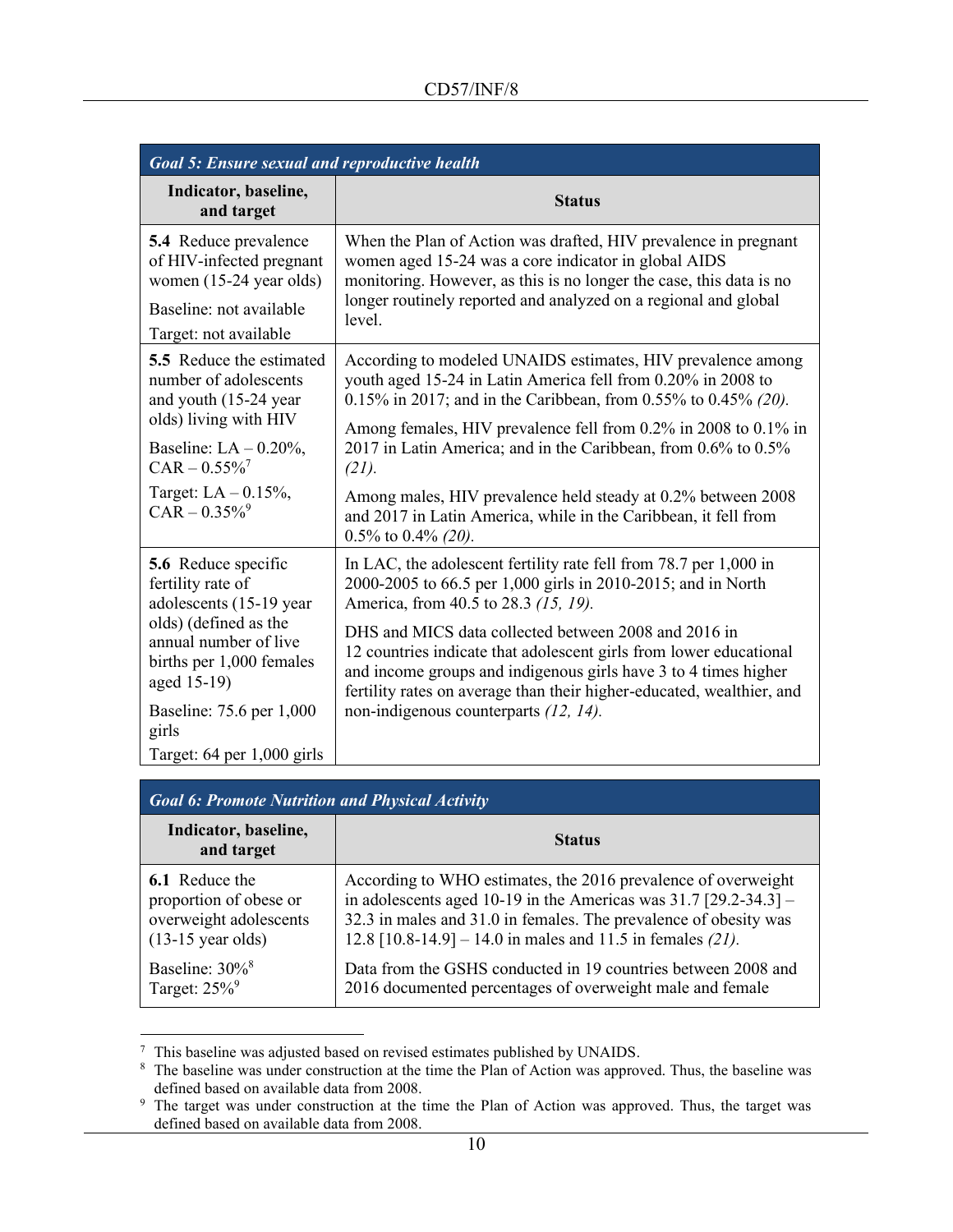| <b>Goal 6: Promote Nutrition and Physical Activity</b>                                                               |                                                                                                                                                                                                                                                                                                                                                                                                                                                                                                                                                                                                                                                                                                                                                                                                                                                                                                                                                                                                                                                                                                |
|----------------------------------------------------------------------------------------------------------------------|------------------------------------------------------------------------------------------------------------------------------------------------------------------------------------------------------------------------------------------------------------------------------------------------------------------------------------------------------------------------------------------------------------------------------------------------------------------------------------------------------------------------------------------------------------------------------------------------------------------------------------------------------------------------------------------------------------------------------------------------------------------------------------------------------------------------------------------------------------------------------------------------------------------------------------------------------------------------------------------------------------------------------------------------------------------------------------------------|
| Indicator, baseline,<br>and target                                                                                   | <b>Status</b>                                                                                                                                                                                                                                                                                                                                                                                                                                                                                                                                                                                                                                                                                                                                                                                                                                                                                                                                                                                                                                                                                  |
|                                                                                                                      | students aged 13-15 ranging from 15.3% in Guyana to 44.8% in<br>Chile. Apart from Chile, countries with the highest percentages of<br>overweight students included The Bahamas (44.7%), British Virgin<br>Islands (36.9%), Belize (35.8%), St. Kitts and Nevis (32.5%), and<br>Barbados (31.9%) (11).                                                                                                                                                                                                                                                                                                                                                                                                                                                                                                                                                                                                                                                                                                                                                                                          |
| <b>6.2</b> Increase the<br>proportion of adolescents<br>who engage in physical<br>activity (13-15 year olds)         | According to WHO estimates, the percentage of school-going<br>adolescents aged 11-17 with insufficient physical activity in the<br>Americas was 81.2 [79.6-83.0], 75.3% among males and 87.1%<br>among females in 2010 $(21)$ .                                                                                                                                                                                                                                                                                                                                                                                                                                                                                                                                                                                                                                                                                                                                                                                                                                                                |
| Baseline: 13%<br>Target: 30%                                                                                         | Data from the GSHS conducted in 19 countries between 2008 and<br>2016 documented percentages of students aged 13-15 who were<br>physically active at least 60 minutes per day on five days or more<br>during the week before the survey, ranging from 10.9% in<br>Guatemala to 31.8% in Antigua and Barbuda. The other countries<br>with the highest percentages of regular physical activity included<br>Trinidad & Tobago (29.2%), Barbados (29.2%), Belize (29.0%),<br>Uruguay (28.8%), and Argentina (28.3%) (11).                                                                                                                                                                                                                                                                                                                                                                                                                                                                                                                                                                         |
| 6.3 Decrease prevalence<br>of anemia in adolescent<br>women (10-19 yearolds)<br>Baseline: 25%-30%<br>Target: 15%-10% | According to global estimates, the prevalence of any anemia in<br>females aged 10-14 in the Region of the Americas was 28.34% in<br>2008, falling slightly to 26.95% in 2017. The estimated prevalence<br>in the 15-19 age group was $27.28$ in 2008, falling to $25.83\%$ in<br>$2017(22)$ .<br>Country-level data on anemia in adolescent girls remains limited.<br>Survey data from 9 countries reported 7.7% anemia in girls aged<br>12-19 in Mexico (2012); 11.7% in girls aged 15-19 in Guatemala<br>(2014/15); 12.5% in girls aged 15-19 in Honduras (2011/12);<br>13.4% in girls aged 12-14 in the Dominican Republic (2012);<br>14.3% in girls aged 15-19 in Ecuador (2011/13); 15.0% in girls<br>aged 10-19 in Argentina (2012); 17.2% in girls aged 15-19 in Peru<br>(2012); 34.1% in girls aged 15-19 in Guyana (2009); and 55.5% in<br>girls aged 15-19 in Haiti (2012) (8).<br>According to the WHO classifications, anemia is a moderate public<br>health problem in adolescent girls in the Americas (prevalence of<br>20%-39.9%) and a serious public health problem in Haiti |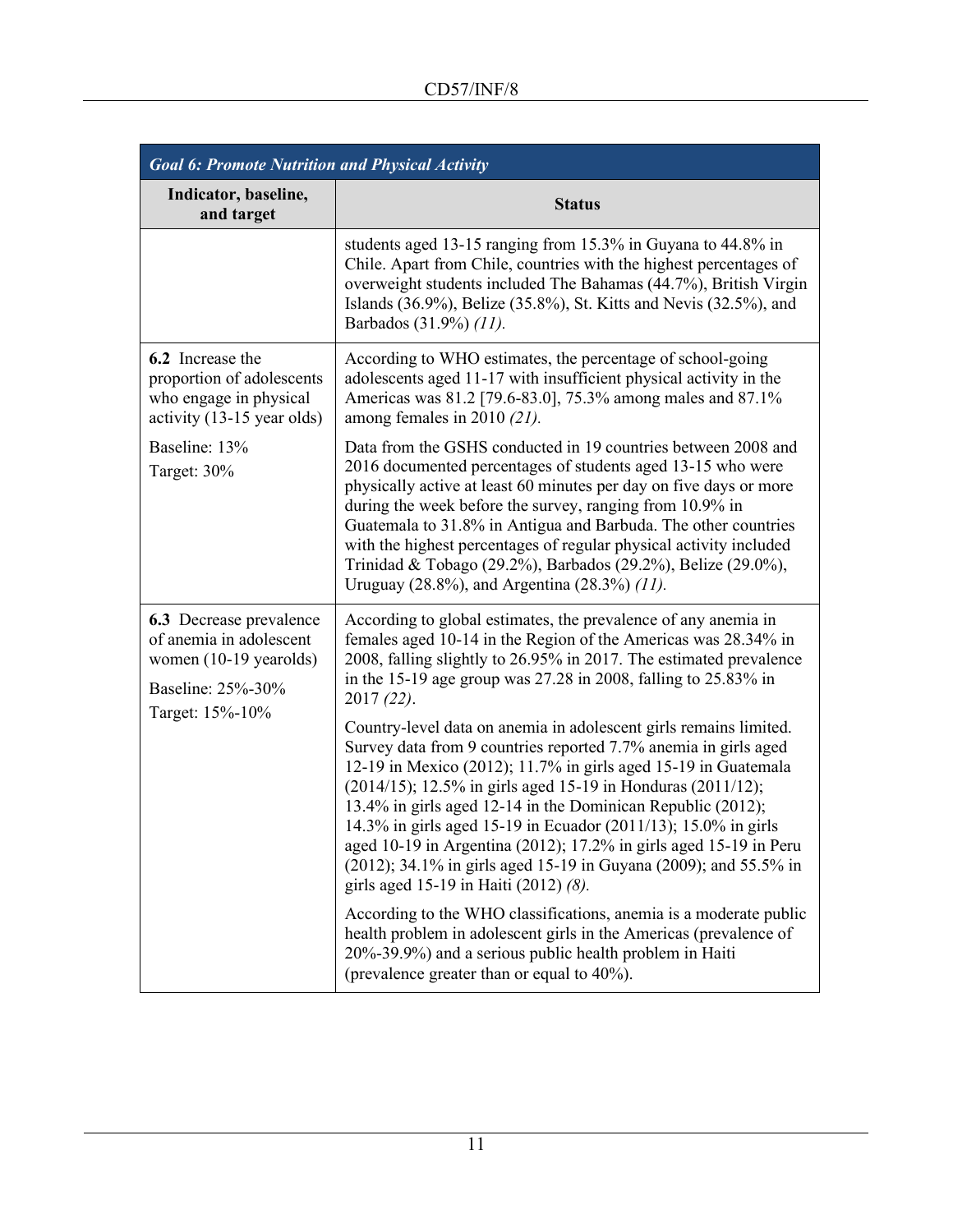| <b>Goal 7: Combat Chronic Diseases</b>                                                                                                 |                                                                                                                                                                                                                                                                                                                                                                                         |
|----------------------------------------------------------------------------------------------------------------------------------------|-----------------------------------------------------------------------------------------------------------------------------------------------------------------------------------------------------------------------------------------------------------------------------------------------------------------------------------------------------------------------------------------|
| Indicator, baseline,<br>and target                                                                                                     | <b>Status</b>                                                                                                                                                                                                                                                                                                                                                                           |
| <b>7.1</b> Reduce the rate of<br>decayed/missing/filled<br>teeth (DMFT) for 12 year<br>old adolescents<br>Baseline: 5.5<br>Target: 3.5 | According to global estimates, the weighted DMFT in 12-year olds<br>in the Region of the Americas was 2.76 in 2004, 2.35 in 2011, and<br>2.08 in 2015, making it the region with the second highest<br>estimated DMFT-12 prevalence after the WHO South-East Asia<br>Region $(23)$ .                                                                                                    |
| 7.2 Increase coverage of<br>tetanus and diphtheria<br>vaccine (DT) $(10-19 \text{ year})$<br>olds)<br>Baseline: 75%<br>Target: $95%$   | There is no specific recommendation for tetanus and diphtheria<br>vaccination of adolescents in the Region of the Americas, but<br>PAHO is continuing to work with all countries to ensure early<br>protection against these diseases. It should also be noted that by<br>2017, every country in the Region except Haiti had eliminated<br>neonatal tetanus as a public health problem. |

| <b>Goal 8: Promote protective factors</b>                                             |                                                                                                                                                                                                                                                                                          |
|---------------------------------------------------------------------------------------|------------------------------------------------------------------------------------------------------------------------------------------------------------------------------------------------------------------------------------------------------------------------------------------|
| Indicator, baseline,<br>and target                                                    | <b>Status</b>                                                                                                                                                                                                                                                                            |
| <b>8.1</b> Increase parents<br>knowledge of adolescent<br>activities<br>Baseline: 67% | Parental knowledge of adolescent activities was included as a proxy<br>for protective factors that are important determinants of health-<br>related behaviors in adolescents. These include connectedness and<br>nurturing relationships with parents and other adults.                  |
| Target: $90\%$                                                                        | Since the plan mentioned only the GSHS as the data source but did<br>not provide details on which and how many countries were<br>included in the regional calculation, PAHO was unable to<br>reconstruct the baseline provided in the Plan of Action or the<br>respective current value. |
|                                                                                       | The percentage of adolescents aged 13-15 whose parents or<br>guardians were well-aware of what their children or wards were<br>doing with their free time ranged from 33.8% in St. Kitts and<br>Nevis, to 72.0% in Uruguay. In all countries, the percentages were<br>higher for girls.  |

## **Action Necessary to Improve the Situation**

16. The SDGs and Global Strategy for Women's, Children's, and Adolescents' Health brought new urgency to the area of adolescent health, highlighting the importance of strategic investment in the health and development of adolescents to meet the SDG targets *(5, 6)*. The AA-HA! and other global guidelines provide evidence-based guidance on how to plan, implement, and monitor a "survive, thrive, and transform" response to the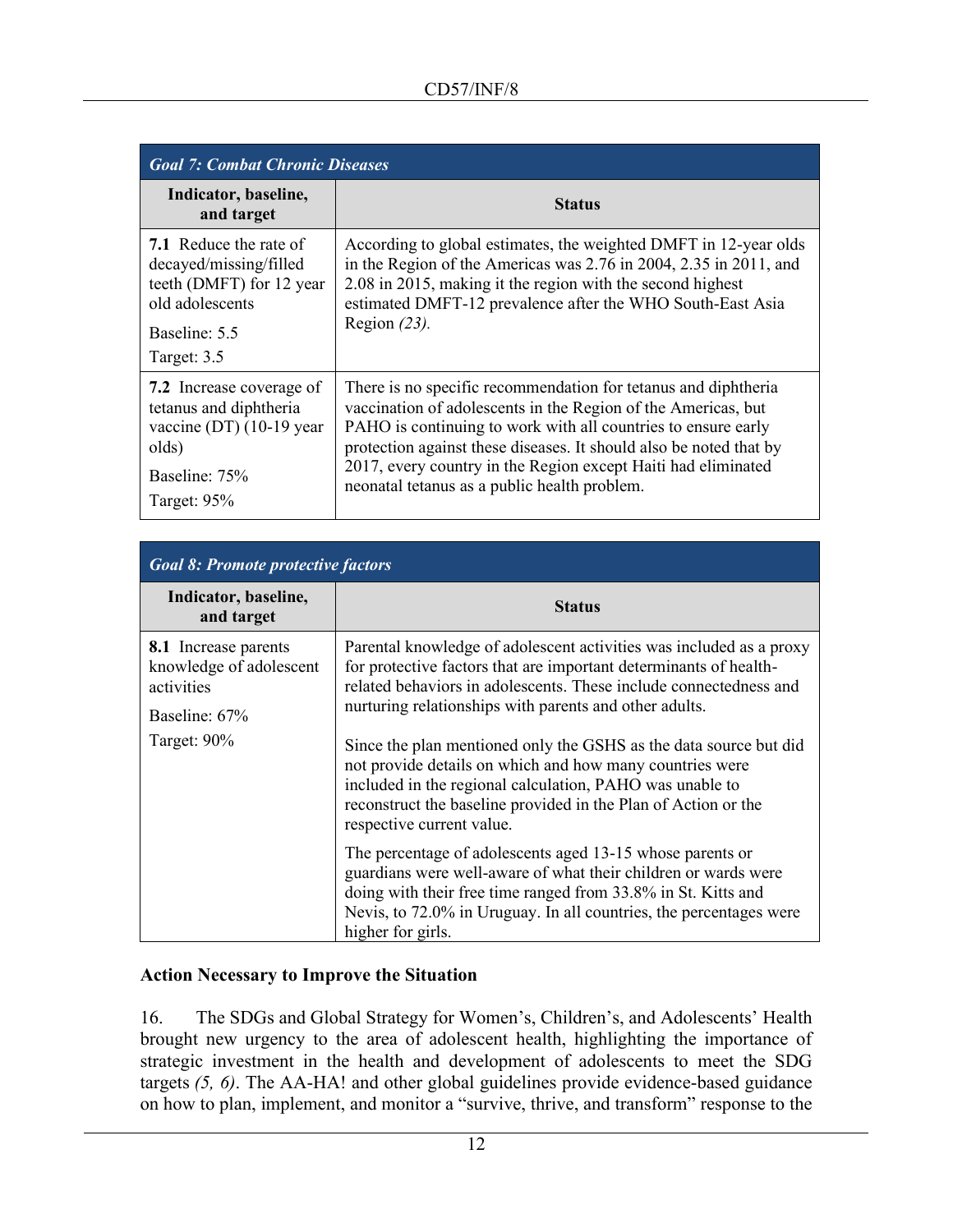health needs of adolescents and how to address specific health challenges. Moreover, the Plan of Action for Women's, Children's, and Adolescents' Health 2018-2030, approved by PAHO Member States in 2018 *(24)*, articulates comprehensive and equity-based regional and country-level targets and actions for 2018-2030 to protect the gains already made and close the remaining gaps to ensure healthy lives and promote the well-being of all women, children, and adolescents in the Americas, using a life course approach.

- 17. Critical activities to accelerate progress in adolescent health include:
- a) Increasing investment in the health of adolescents and youth.
- b) Developing, updating, and implementing equity-based multisectoral policies and country roadmaps to address the social determinants of adolescent health and reduce health inequities.
- c) Developing and implementing population-based policies to reduce the availability and consumption of alcohol, tobacco, and sugary beverages among adolescents through, among other things, taxation, the restriction of physical availability, and restrictions on marketing (advertising, sponsorship, and promotions) *(25).*
- d) Implementing low-cost, evidence-based interventions in families and communities at scale to improve and promote the mental, physical, sexual, and reproductive health of adolescents, targeting and empowering groups in conditions of vulnerability and implementing the interventions at the scale needed to achieve results while linking these programs with other initiatives (i.e., healthy settings initiatives).
- e) Expanding the use of the school as an equitable and effective platform for reaching adolescents with health information and services.
- f) Removing legal, policy, and health system barriers to achieve universal equitable access by adolescents to quality comprehensive health services that meet their needs.
- g) Establishing specific mechanisms for adolescents to participate in policy-making and policy monitoring processes.
- h) Increasing country capacity for the generation of reliable information on adolescent health and for the monitoring and systematic analysis of health inequities affecting adolescents.

18. It is important to note that while the new Plan of Action for Women's, Children's, and Adolescents' Health 2018-2030 does not specifically include the 20-24 years age group, continued attention to the specific and unique health issues and needs of this group will be essential for ensuring healthy lives and well-being for these young people as well.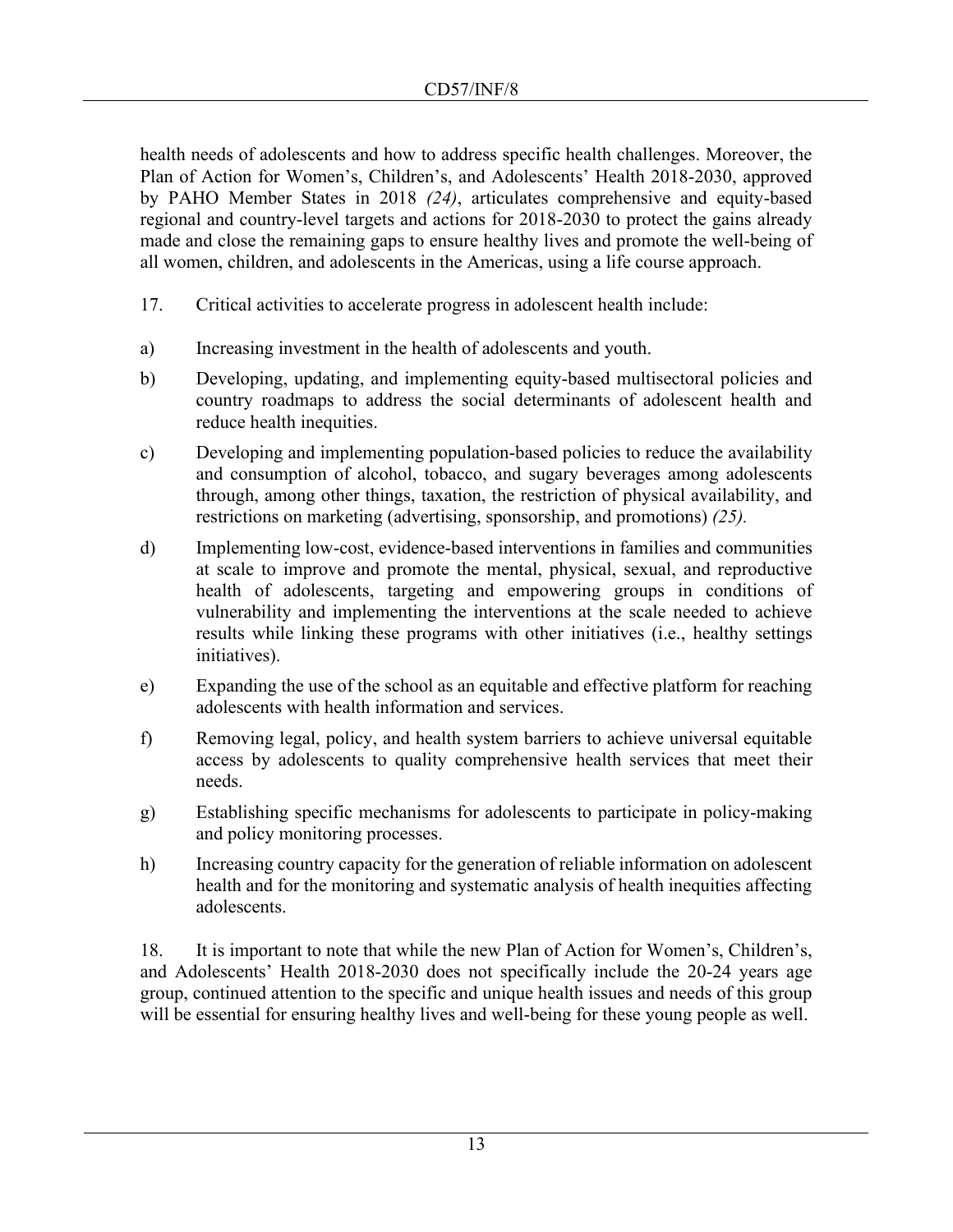## **Action by the Directing Council**

19. The Directing Council is invited to take note of this report and provide any comments it deems pertinent.

## **References**

- 1. Pan American Health Organization. Regional Strategy for Improving Adolescent and Youth Health [Internet]. 48th Directing Council of PAHO, 60th session of the Regional Committee of WHO for the Americas; 2008 Sep 29-Oct 3; Washington, DC. Washington, DC: PAHO; 2008 (Document CD48/8) [cited 2018 December 4]. Available from: <http://www1.paho.org/english/gov/cd/cd48-08-e.pdf?ua=1>
- 2. Pan American Health Organization. Regional Strategy for Improving Adolescent and Youth Health [Internet]. 48th Directing Council of PAHO, 60th session of the Regional Committee of WHO for the Americas; 2008 Sep 29-Oct 3; Washington, DC. Washington, DC: PAHO; 2008 (Resolution CD48.R5) [cited 2018 December 4]. Available from: [http://iris.paho.org/xmlui/bitstream/handle/123456789/383/cd48.r5](http://iris.paho.org/xmlui/bitstream/handle/123456789/383/cd48.r5-e.pdf?sequence=1&isAllowed=y) [e.pdf?sequence=1&isAllowed=y](http://iris.paho.org/xmlui/bitstream/handle/123456789/383/cd48.r5-e.pdf?sequence=1&isAllowed=y)
- 3. Pan American Health Organization. Plan of Action on Adolescent and Youth Health [Internet]. 49th Directing Council of PAHO, 61st session of the Regional Committee of WHO for the Americas; 2009 Sep 28-Oct 2; Washington, DC. Washington, DC: PAHO; 2009 (Document CD49/12) [cited 2018 December 4]. Available from: <http://www1.paho.org/hq/dmdocuments/2009/CD49-12-e.pdf>
- 4. Pan American Health Organization. Plan of Action on Adolescent and Youth Health [Internet]. 49th Directing Council of PAHO, 61st session of the Regional Committee of WHO for the Americas; 2009 Sep 28-Oct 2; Washington, DC. Washington, DC: PAHO; 2009 (Resolution CD49.R14) [cited 2018 December 4]. Available from: [http://www1.paho.org/hq/dmdocuments/2009/CD49.R14%20\(Eng.\).pdf](http://www1.paho.org/hq/dmdocuments/2009/CD49.R14%20(Eng.).pdf)
- 5. World Health Organization. Global Accelerated Action for the Health of Adolescents (AA-HA!): Guidance to Support Country Implementation [Internet]. Geneva: WHO; 2017 [cited 2018 December 10]. Available from: [http://www.who.int/maternal\\_child\\_adolescent/topics/adolescence/framework](http://www.who.int/maternal_child_adolescent/topics/adolescence/framework-accelerated-action/en/)[accelerated-action/en/](http://www.who.int/maternal_child_adolescent/topics/adolescence/framework-accelerated-action/en/)
- 6. United Nations General Assembly. Transforming our world: the 2030 Agenda for Sustainable Development [Internet]. New York: United Nations; 2015 (Resolution A/RES/70/1) [cited 2017 July 12]. Available from: <http://www.refworld.org/docid/57b6e3e44.html>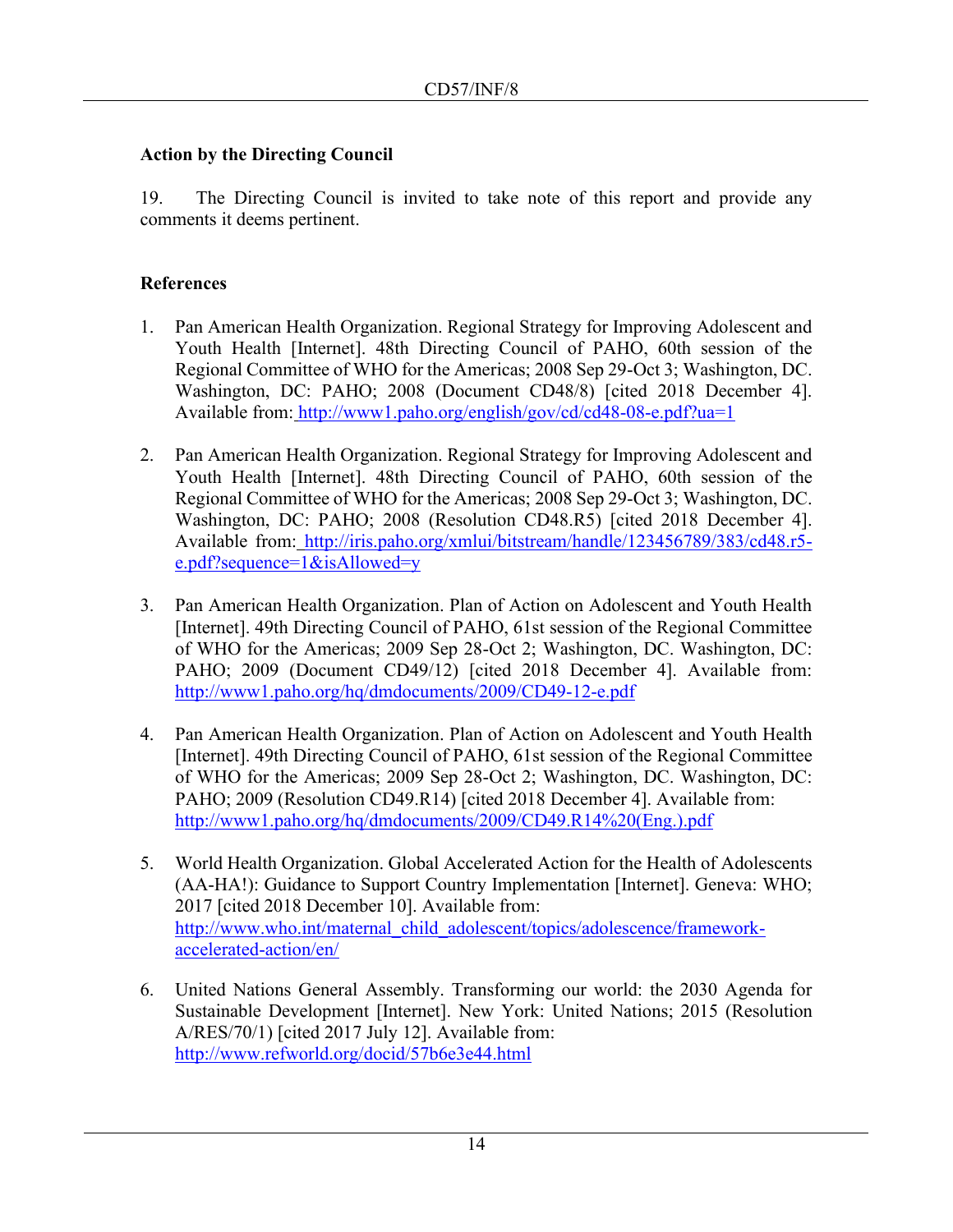- 7. Every Woman Every Child. The Global Strategy for Women's, Children's and Adolescents' Health (2016-2030) [Internet]. New York; EWEC; 2015 [cited 2017 June 10]. Available from: [http://www.everywomaneverychild.org/wp](http://www.everywomaneverychild.org/wp-content/uploads/2016/11/EWEC_globalstrategyreport_200915_FINAL_WEB.pdf)[content/uploads/2016/11/EWEC\\_globalstrategyreport\\_200915\\_FINAL\\_WEB.pdf](http://www.everywomaneverychild.org/wp-content/uploads/2016/11/EWEC_globalstrategyreport_200915_FINAL_WEB.pdf)
- 8. Pan American Health Organization. The Health of Adolescents and Youth in the Americas. Implementation of the Regional Strategy and Plan of Action on Adolescent and Youth Health 2010-2018 [Internet]. Washington, DC: PAHO; 2018. Available from:<http://iris.paho.org/xmlui/handle/123456789/49545>
- 9. Pan American Health Organization. Regional Mortality Database [Internet]. Washington, DC: PAHO/WHO [cited 2019 January 30]. Available from: <https://hiss.paho.org/pahosys>
- 10. Organización Panamericana de la Salud. Todas las Mujeres Todos los Niños y Adolescentes América Latina y el Caribe. Perfiles de las desigualdades en los países de Centroamérica y la República Dominicana [Internet]. EWEC LAC;2017 [cited 2018 November 30]. Available from: <http://www.apromiserenewedamericas.org/paises/>
- 11. World Health Organization. Global School-based Student Health Surveys [Internet]. [cited 2018 December 15]. Available from: <http://www.who.int/chp/gshs/factsheets/en/>
- 12. The DHS Program. STATcompiler [Internet]. [cited 2017 June 15]. Available from: <http://www.statcompiler.com/en/>
- 13. United Nations, Department of Economic and Social Affairs, Population Division. World fertility patterns 2015 [Internet]. New York: UN; 2015 [cited 2018 December 15]. Available from: [http://www.un.org/en/development/desa/population/publications/pdf/fertility/world](http://www.un.org/en/development/desa/population/publications/pdf/fertility/world-fertility-patterns-2015.pdf)[fertility-patterns-2015.pdf](http://www.un.org/en/development/desa/population/publications/pdf/fertility/world-fertility-patterns-2015.pdf)
- 14. United Nations Children's Fund. Multiple Indicators Cluster Surveys [Internet]. UNICEF MICS [cited 2018 December 15]. Available from:<http://mics.unicef.org/>
- 15. Pan American Health Organization. Accelerating progress toward the reduction of adolescent pregnancy in Latin America and the Caribbean [Internet]. Washington, DC: PAHO; 2016 [cited 2019 January 5]. Available from: <http://iris.paho.org/xmlui/handle/123456789/34493>
- 16. Pan American Health Organization. Progress Reports on Technical Matters [Internet]. 56th Directing Council, 70th Session of the Regional Committee of WHO for the Americas. 2018 Sep 23-27; Washington, DC. Washington, DC: PAHO; 2018 (Document CD56/INF/22) [cited 2019 Jul 8]. Available from: [http://iris.paho.org/xmlui/bitstream/handle/123456789/49707/CD56-INF-22](http://iris.paho.org/xmlui/bitstream/handle/123456789/49707/CD56-INF-22-e.pdf?sequence=1&isAllowed=y) [e.pdf?sequence=1&isAllowed=y](http://iris.paho.org/xmlui/bitstream/handle/123456789/49707/CD56-INF-22-e.pdf?sequence=1&isAllowed=y)